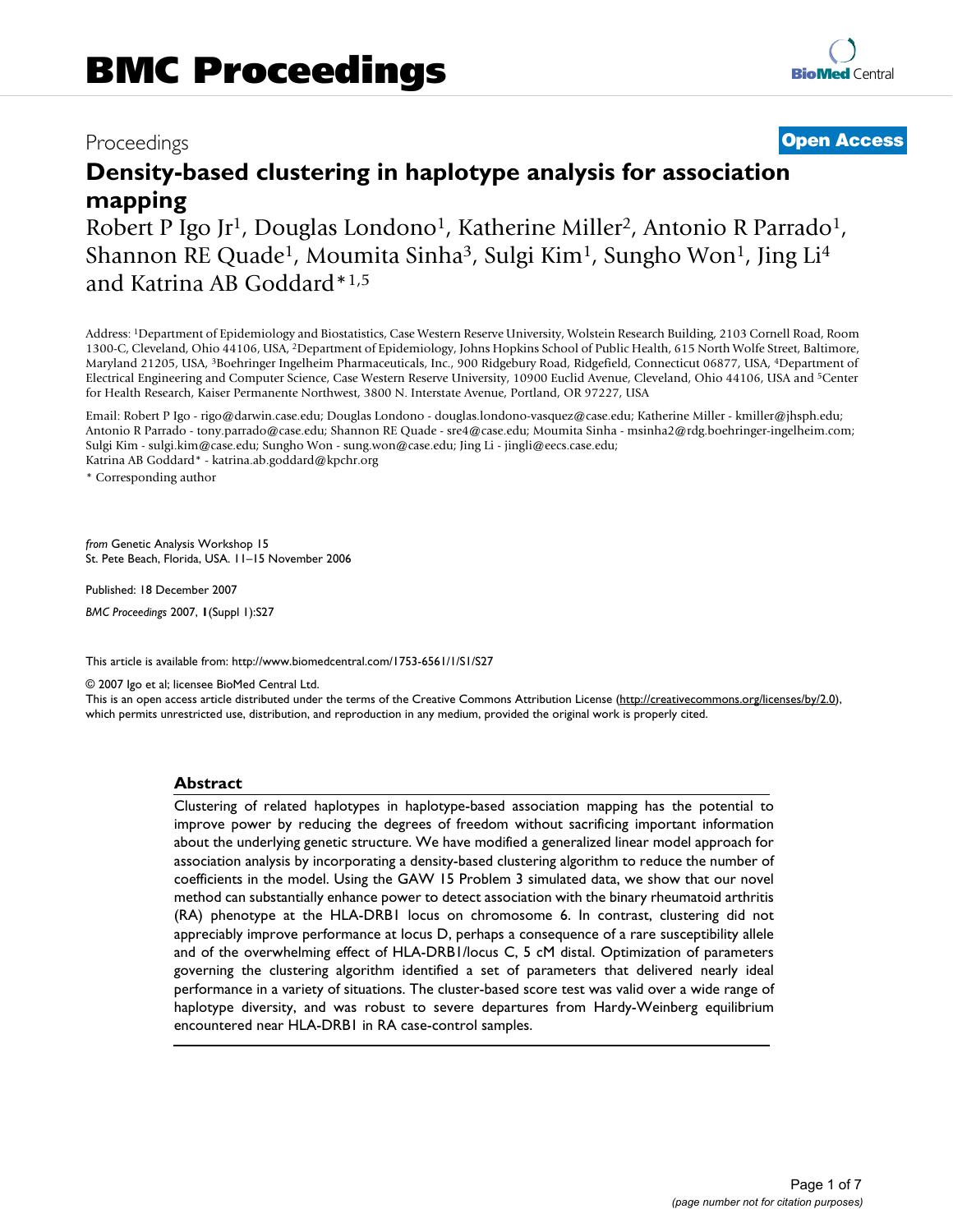# **Background**

Haplotypes generally contain more information than individual single-nucleotide polymorphisms (SNPs) about the underlying genetic architecture, and therefore offer greater power to detect association between markers and traits. However, the power of haplotype-based methods for association mapping, like that of other approaches, is diminished in studies of complex traits by the presence of both allelic heterogeneity (i.e., mutations arising more than once in the same gene) and locus heterogeneity. One approach to ameliorate the effect of allelic heterogeneity is to cluster similar haplotypes, under the assumption that these may have diverged more recently in a population's history than the occurrence of a diseasecausing mutation.

We combined the density-based clustering algorithm of Li and Jiang [1] with the general linear model (GLM) approach of Schaid et al. [2,3] for association mapping. Based on real pedigrees and SNPs, the simulated Genetic Analysis Workshop (GAW) 15 Problem 3 data sets provide an outstanding opportunity to compare the performance of our novel cluster-based method with the original, haplotype-based approach. The region near the HLA-DRB1 gene, in addition, presents an unusual context for rheumatoid arthritis (RA), on account of the very strong effect of certain HLA-DRB1 alleles on the phenotype [4], potentially inducing deviation from Hardy-Weinberg equilibrium (dHWE) in nearby SNPs in case-control samples. The GLM used in both methods relies on the assumption of HWE in calculating posterior probabilities of haplotype pairs from unphased SNP genotypes. The original approach of Schaid et al. appears to be robust to dHWE in simulated case-control data generated under a simple genetic model [5]. However, the sensitivity of our novel approach to dHWE remains to be tested.

In this report, we compare the performance of the haplotype- and cluster-based methods in detecting association with RA, and assess the type I error of both methods in the presence and absence of dHWE.

# **Methods**

## *General methods*

All analyses were carried out with knowledge of the true location of susceptibility loci.

Marker names from the chromosome 6 dense SNP scan are abbreviated here such that "denseSNP6\_*N*" will be denoted as "SNP *N*". We tested the markers flanking the HLA-DRB1 locus (DRB1, coincident with SNP 3437, 49.5 cM) and locus D (between SNPs 3916 and 3917, 54.6 cM) for redundancy using BEST [6], and removed one redundant marker, SNP 3434, from the region near DRB1. We explored patterns of linkage disequilibrium (LD) and

assessed the significance of nonzero LD by the likelihood ratio test in HaploView version 3.32 [7].

Testing for dHWE was carried out using the exact test in HaploView, and, for confirmation, the exact and  $\chi^2$  tests as implemented in the R genetics library package, version 1.2.0. Analyses were performed on sets of 1500 cases – one affected sib chosen at random from each affected-sib pair (ASP) family – and 2000 unrelated controls. All cases and controls in each set were from the same replicate.

We used the ASSOC program in S.A.G.E. [8] for case-control tests of association. The transmission disequilibrium test (TDT) was performed on trios of parents and affected child as implemented in the S.A.G.E. program TDTEX. Trios were selected with one random offspring from all 1500 ASP families in each replicate. In addition, the generalized family-based approach implemented in FBAT version 1.7.2 [9,10] was carried out in parallel on sets of 1500 complete ASP families, with a null hypothesis of no linkage or association.

### *Association mapping by linear regression with clustering of haplotypes*

We have extended the regression-based approach for association testing of Schaid et al. [3] to incorporate haplotype groups via a density-based clustering algorithm [1]. The primary goal was to reduce the dimensionality of the regression by clumping together haplotypes that are likely to have diverged recently, whether through mutation or recombination. Posterior haplotype probabilities from unphased data are obtained from the Decipher program in S.A.G.E. [8] and are imported into a modified version of the HapMiner program [1] as haplotype weights for clustering. Each pair of haplotypes is assigned a similarity score, a generalization of several scores previously described [11], which is converted to a distance metric on the interval [0,1] [1]. Clusters are formed in regions of high density (haplotype weight). A haplotype is designated a "core" haplotype if enough density, determined by the density threshold *MinPts*, is located within a given distance ε from it. Haplotypes within this ε neighborhood are clustered together. We modified HapMiner such that very common haplotypes, defined by the parameter  $p_{\text{min}}$ , are never clustered together. This prevents improper grouping of ancient haplotypes. For the analyses presented here, we selected a value for  $p_{\text{min}}$  of  $1/(2k)$ , where *k* is the number of haplotypes present with a frequency large enough to include in the GLM (see below).

Cluster assignments for all possible haplotypes are imported into the haplo.score function in HaploStats [2,3]. This method first estimates haplotype frequencies by the expectation maximization algorithm, and uses the frequencies to calculate posterior probabilities of haplo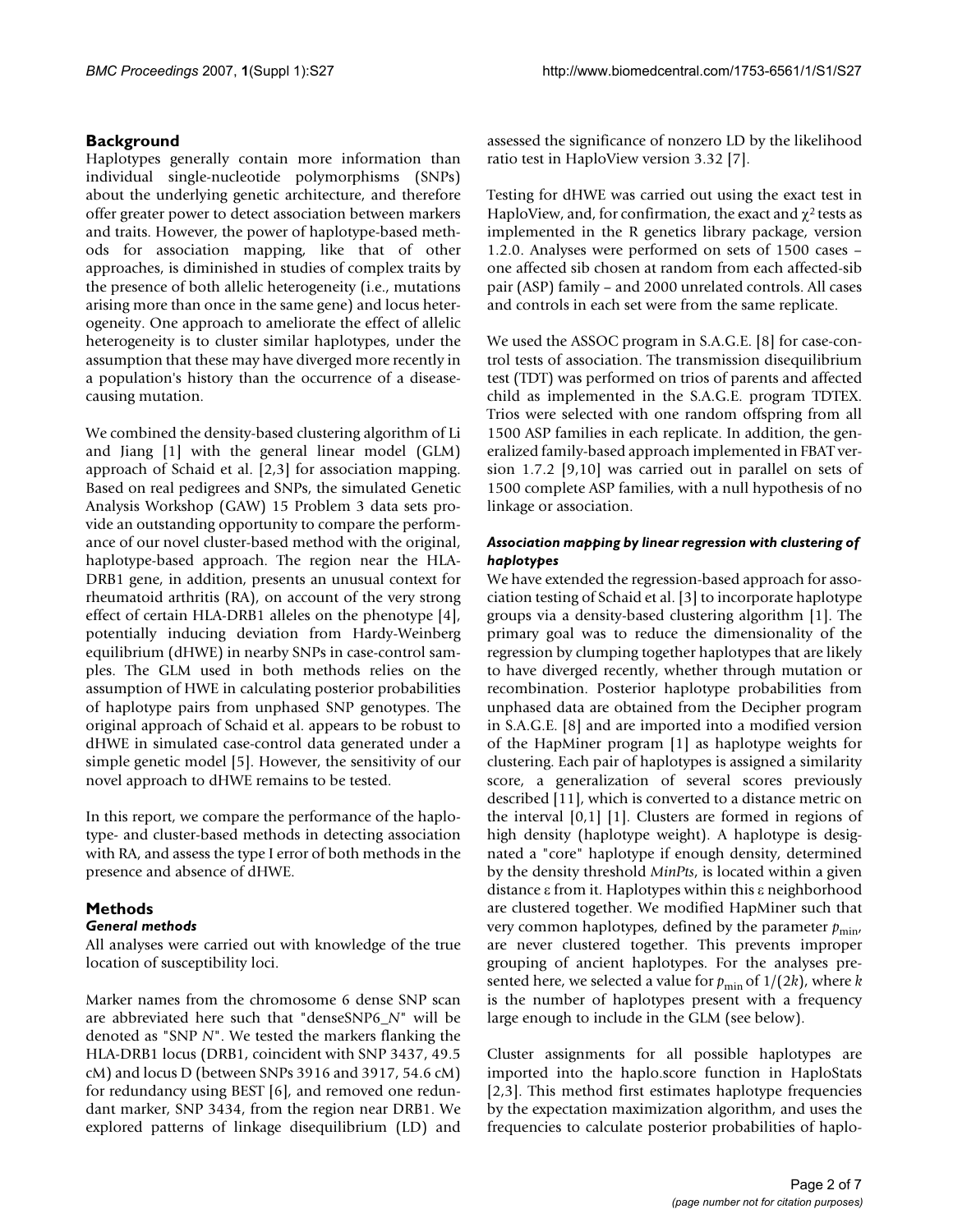type pairs for each individual, assuming HWE. The posterior probabilities, in turn, are incorporated into a score test for association based on the likelihood function of a particular GLM – for case-control data, a logistic model – in which each haplotype is assigned a model coefficient [3]. A global score test for association is asymptotically distributed, under the null model of no association (all coefficients equal to 0), as a  $\chi^2$  random variable with degrees of freedom equal to the rank of the variance matrix for the score statistic. In our cluster-based approach, parameter estimates are obtained for clusters, rather than for haplotypes. We calculated the variance of the score statistic as per the generalized score test of Boos [12] as implemented by Tzeng et al. [13] because we found that variance calculation in Schaid et al. [3] based on the Louis information [14] inflated the type I error of the test when covariates were included in the analysis (data not shown). To prevent numerical instability and loss of power resulting from estimation of rare haplotypes [3], only haplotypes or clusters with frequencies above 0.002 were included.

#### *Power and type I error analyses on simulated datasets*

We carried out studies of power and type I error of association mapping methods on subsets of all 100 replicates. Cases were randomly selected from the offspring of ASP families, such that no sample contained both sibs from any family; controls were chosen at random from the unrelated controls. All individuals within a sample were taken from the same replicate. We adjusted the sample size for each analysis to yield moderate (40–60%) power from the haplotype-only test. Where necessary, we included sex and the number of DRB1\*04 alleles in the model as covariates, to reduce the signal strength to a level useful for power comparisons; this adjustment was not part of the analysis. Type I error in association-positive regions was assessed by randomizing case/control status (and covariates, if any) relative to genotype data by permutation.

A second null-model analysis was performed at locations far removed from the HLA region and locus D. The mean haplotype diversity, measured as the number of unique haplotypes present in the phased data, for all sets of six and eight consecutive markers was estimated over replicates 1–50 in two large regions on chromosome 6q comprising SNPs 11001–12000 and 15001–16000. Four levels of diversity were defined: low (10th percentile of all marker sets), medium (50th), high (90th) and very high (99th). Samples were extracted at selected locations at each diversity level, and score tests for association were carried out as above (without permutation).

### **Results**

#### *Deviation from HWE*

We observed extensive dHWE in the neighborhood of HLA-DRB1 (Fig. 1). Forty-three SNPs within a region of 170 markers spanning from 31.1 Mb to 33.0 Mb on chromosome 6 showed significant dHWE, with *p* < 0.001 in at least five of the 100 replicates. Six consecutive markers flanking DRB1 gave *p*-values below 0.001 in every replicate and median *p*-values of less than 10-6 from HaploView over all replicates. The three methods for testing HWE produced nearly identical results (data not shown). As expected, there was marked loss of heterozygosity in these markers. Because the score test for association assumes HWE, we took care to assess type I error for the two methods within this region (see below).

#### *Single-marker association*

As a preliminary step toward haplotype association analysis, we performed exploratory single-marker scans on case-control samples and trios. An initial scan with ASSOC on case-control samples gave evidence of an extremely strong genetic signal in the HLA region (data not shown). Evidence for association of most SNPs near DRB1 with RA was, overall, highly significant under both TDTEX and FBAT (Fig. 2). Nevertheless, a few SNPs interspersed among the markers in this region yielded *p*-values of unusually low significance by one or both methods. These results, which were consistent across replicates, could not be explained entirely by the informativity of the markers: the correlation between *p*-value and the number of families fully informative for the TDT (i.e., with both parents heterozygous) was low when the TDT had unusually low power. Specifically, of the eight markers with median *p*-values greater than 0.1, six were within the top three quintiles of the percentage of informative families



# **Figure 1**

**Deviation from HWE in the neighborhood ofHLA-DRB1**. The  $\chi^2$  test for HWE was applied to samples from 100 replicates; the percentage of replicates in which *p* < 0.001 is shown for 170 consecutive markers near HLA-DRB1 (*arrow*).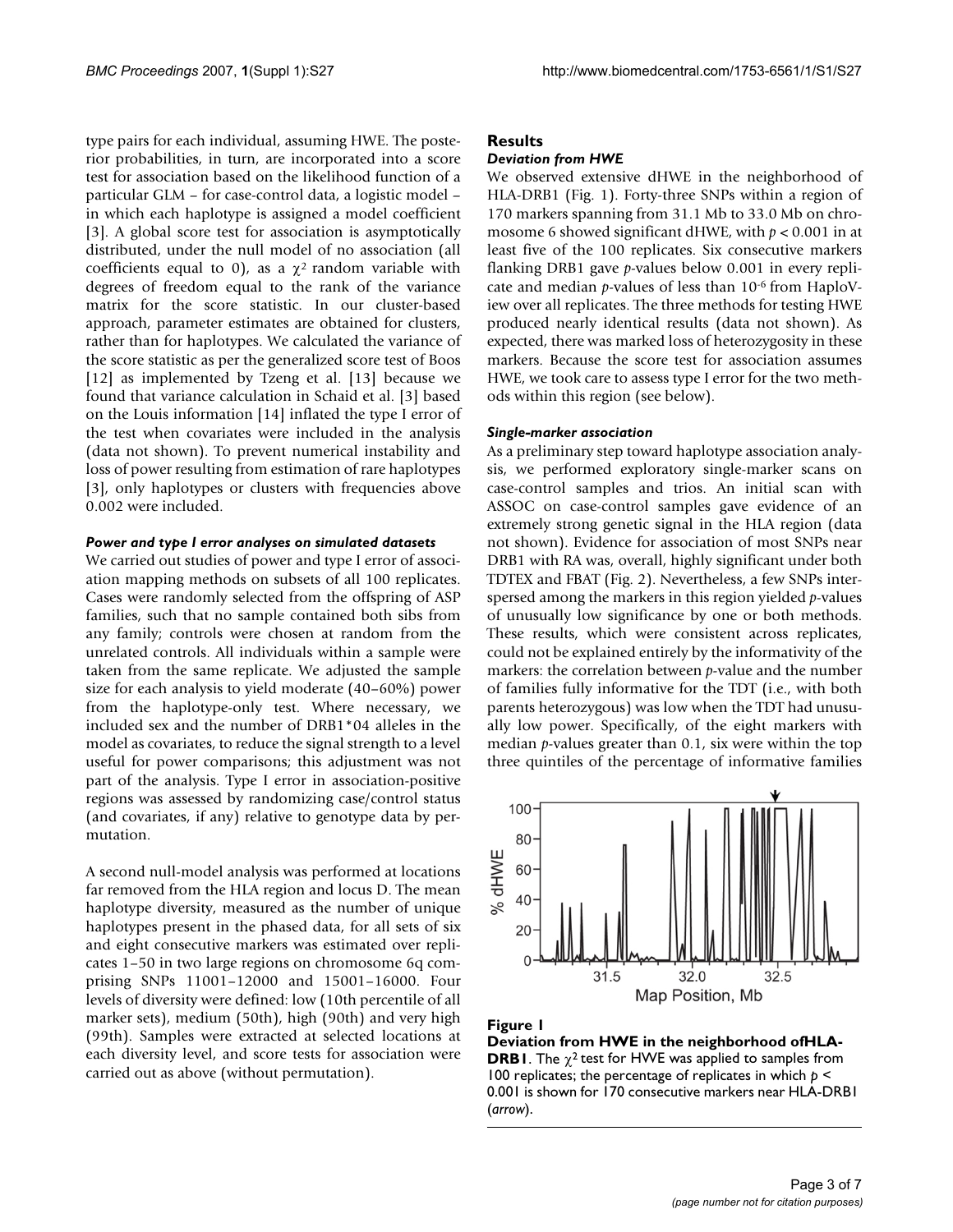

Figure 2

**Comparison of TDTEX and FBAT results nearHLA-DRB1**. Median negative  $log_{10}(p)$  values from TDTEX (top) and FBAT (*bottom*) over 100 replicates are plotted for 150 consecutive markers near HLA-DRB1 (*arrow*).

(i.e.,  $\geq$ 36%). We expected a uniformly strong correlation between the available information on transmission and power of the TDT, and we were unable to explain this surprising result.

#### *Power analyses at HLA-DRB1 and locus D*

Haplotype clustering substantially improved power to detect association with RA at the DRB1 locus when sex and the number of DRB1\*04 alleles were included in the model as covariates. It was necessary to adjust for the strongest susceptibility allele to reduce the power to a level useful for comparing the haplotype- and clusterbased approaches. Sex was also included to reduce the contribution of locus C, which affects RA only in females. Despite these adjustments, association was detected with 70% power at  $p < 0.05$  without clustering in samples of 150 each cases and controls (Table 1). Power was roughly equivalent with six- or eight-SNP haplotypes flanking DRB1, and was optimal at  $\varepsilon = 0.5$  and *MinPts* = 0.25.

Improvement in performance with clustering was considerable both at the 0.05 and 0.01 significance levels, with a greater than 20% increase at a nominal type I error of 0.01. Clustering reduced the average degrees of freedom of the score test by approximately 60%, providing ample opportunity for increasing power, provided that the haplotypes are grouped in a manner consistent with the evolution of disease-causing mutations.

In contrast, haplotype clustering only marginally improved the performance of the score test for haplotypes near locus D, some 5 cM from DRB1 (Table 2). Overall power was much reduced at this location, relative to DRB1: no adjustment for covariates was necessary, and a sample size of 500 cases and controls was required to obtain enough power to make comparisons. Here, extending the marker set from six to eight SNPs greatly enhanced our ability to detect association. Although maximal power was obtained at different values of ε than for the DRB1 analyses, performance of the cluster-based test was nearly as great at  $\epsilon$  = 0.5. Whereas clustering reduced the mean d.f. of the score test by half when six markers were provided, it only condensed the parameters in the eight-SNP analysis by about 30%, which may have contributed to the diminished improvement of performance with clustering, relative to that observed at the DRB1 locus.

Ability to detect association at locus D was markedly reduced with adjustment for sex and number of DRB1\*04 alleles, with power at the 0.01 significance level falling almost to background (Table 2). This observation strongly suggests that DRB1 and locus C are providing most of the genetic signal at locus D. Low but significant LD  $(|D'|$  < 0.1; LOD score > 2 for  $H_0$ : D' = 0) was observed between SNP 3437 at DRB1 and SNP 3917, 1.6 kb from locus D (data not shown). Given the overwhelming effect of DRB1 on RA, this small level of LD may explain the association between RA and haplotypes at locus D.

| Table 1: Power of haplotype- and cluster-based association analyses at the HLA-DRB1 locusª |  |  |
|--------------------------------------------------------------------------------------------|--|--|
|                                                                                            |  |  |

|                        |                 | Power <sup>b</sup> |                        |  |  |
|------------------------|-----------------|--------------------|------------------------|--|--|
|                        | $\alpha$ = 0.05 | $\alpha$ = 0.01    | Mean d.f. <sup>c</sup> |  |  |
| 6 Markers <sup>d</sup> |                 |                    |                        |  |  |
| Haplotypes             | 0.672           | 0.379              | 9.36                   |  |  |
| Clusters               | 0.812           | 0.593              | 3.65                   |  |  |
| 8 Markers <sup>e</sup> |                 |                    |                        |  |  |
| Haplotypes             | 0.654           | 0.356              | 10.07                  |  |  |
| Clusters               | 0.822           | 0.597              | 3.94                   |  |  |

*<sup>a</sup>*Sex and number of DRB1\*04 alleles were included as covariates in all analyses.

*<sup>b</sup>*Proportion of 1000 data sets of 150 each cases and controls giving *p*-values below nominal α.

*<sup>e</sup>*SNPs 3433, 3435–3441.

*<sup>c</sup>*Mean degrees of freedom from the score test for association.

*<sup>d</sup>*SNPs 3435–3440.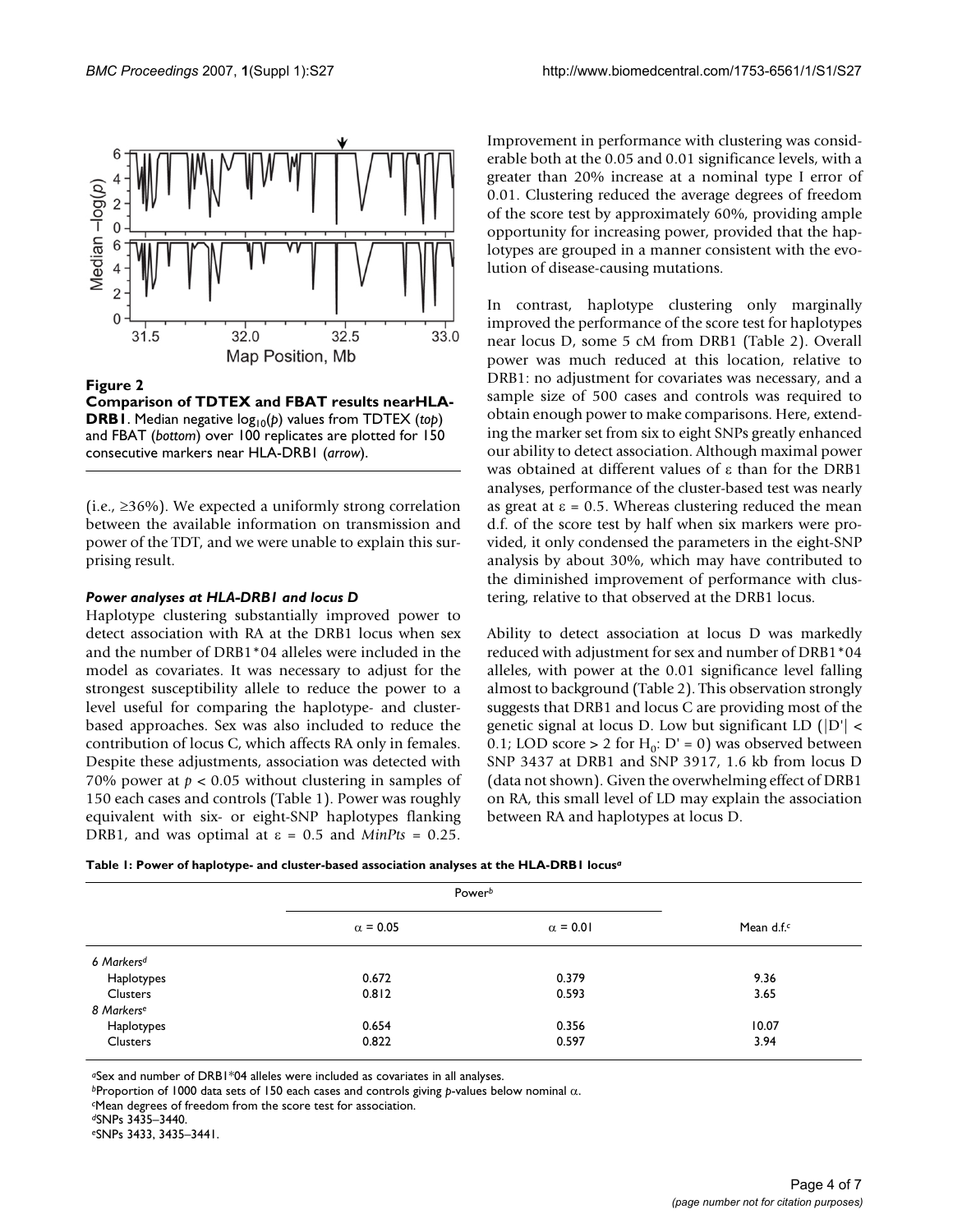|                                 | Power, no covariates |                 | Power, adjusted <sup>b</sup> |                 |                      |
|---------------------------------|----------------------|-----------------|------------------------------|-----------------|----------------------|
|                                 | $\alpha$ = 0.05      | $\alpha$ = 0.01 | $\alpha$ = 0.05              | $\alpha$ = 0.01 | Mean d.f. $\epsilon$ |
| 6 Markers <sup>d</sup>          |                      |                 |                              |                 |                      |
| Haplotypes                      | 0.240                | 0.088           | 0.059                        | 0.009           | 9.04                 |
| Clusters, $\varepsilon = 0.4^e$ | 0.272                | 0.104           | $- -$                        | --              | 4.48                 |
| Clusters, $\varepsilon = 0.5$   | 0.271                | 0.098           | 0.079                        | 0.022           | 4.43                 |
| 8 Markersf                      |                      |                 |                              |                 |                      |
| Haplotypes                      | 0.448                | 0.206           | 0.112                        | 0.025           | 14.37                |
| Clusters, $\varepsilon = 0.7e$  | 0.470                | 0.239           | $\overline{\phantom{a}}$     | --              | 10.26                |
| Clusters, $\varepsilon = 0.5$   | 0.448                | 0.236           | 0.135                        | 0.019           | 10.26                |

#### **Table 2: Power of association analyses at Locus D***<sup>a</sup>*

*<sup>a</sup>*Power was measured over 800 data sets of 500 each cases and controls.

*<sup>b</sup>*Sex and number of DRB1\*04 alleles were included as covariates.

*<sup>c</sup>*See Table 1. Values shown are from analyses without covariates; mean d.f. from adjusted analyses were nearly identical.

*<sup>d</sup>*SNPs 3914–3919.

*<sup>e</sup>*Value of ε maximizing power for score test without covariates.

*f* SNPs 3913–3920.

#### *Assessment of type I error*

False-positive rates measured at HLA-DRB1 in the absence of covariates matched expectation when trait values were permuted relative to genotypes, both with and without haplotype clustering, as did those measured at locus D. With adjustment for sex and DRB1\*04 alleles, clusterbased score tests again yielded proper type I error, whereas the test was somewhat conservative without clustering, returning a false-positive rate of about 0.025 at a significance level of 0.05. Results were similar for all six- and eight-marker haplotypes examined in power analyses (data not shown). Thus, our cluster-based score test appears to be robust to the severe dHWE encountered within the HLA region.

To further assess the validity of our approach, we performed score tests of association at four levels of haplotype diversity in regions distant from the HLA region (see Methods). Both the haplotype- and cluster-based approaches were valid at all diversity levels for sets of six and eight adjacent SNPs (Table 3). However, in the absence of clustering, as haplotype diversity increased the test became exceedingly conservative, with type I error rates of 1% or less at a nominal 0.05 significance level at the highest diversity level. Clustering greatly reduced this tendency, such that no clear downward trend in type I error occurred with six-SNP haplotypes, and only a modest decrease with eight-SNP haplotypes.

#### **Discussion**

In summary, incorporation of haplotype clustering by the procedure of Li and Jiang [1] noticeably improves the power of the association mapping approach of Schaid et al. [3] to detect association with RA at the DRB1 locus (with adjustments to reduce signal strength), but only minimally improves power at locus D. In general, we

| Table 3: Type I error of score tests, as a function of haplotype diversity |  |  |  |  |  |  |  |  |  |  |  |  |  |  |
|----------------------------------------------------------------------------|--|--|--|--|--|--|--|--|--|--|--|--|--|--|
|----------------------------------------------------------------------------|--|--|--|--|--|--|--|--|--|--|--|--|--|--|

| Diversity |                         |                 | Haplotype analyses |       |                 | Cluster analyses |       |  |
|-----------|-------------------------|-----------------|--------------------|-------|-----------------|------------------|-------|--|
|           | Haplotypes <sup>a</sup> | $\alpha$ = 0.05 | $\alpha$ = 0.01    | d.f.b | $\alpha$ = 0.05 | $\alpha$ = 0.01  | d.f.b |  |
| 6 Markers |                         |                 |                    |       |                 |                  |       |  |
| Low       | 4.2                     | 0.031           | 0.001              | 3.17  | 0.060           | 0.012            | 1.21  |  |
| Medium    | $\overline{10}$         | 0.022           | 0.003              | 8.70  | 0.035           | 0.003            | 4.02  |  |
| High      | 17                      | 0.015           | 0.001              | 15.40 | 0.035           | 0.002            | 7.12  |  |
| Very high | 28                      | 0.010           | 0.002              | 23.02 | 0.040           | 0.007            | 10.06 |  |
| 8 Markers |                         |                 |                    |       |                 |                  |       |  |
| Low       | 5.2                     | 0.027           | 0.006              | 4.18  | 0.042           | 0.007            | 1.00  |  |
| Medium    | 15                      | 0.030           | 0.003              | 11.53 | 0.047           | 0.010            | 4.81  |  |
| High      | 25                      | 0.011           | 0.000              | 21.28 | 0.038           | 0.005            | 8.82  |  |
| Very high | 48                      | 0.002           | 0.000              | 40.15 | 0.025           | 0.001            | 23.18 |  |

*<sup>a</sup>*Mean haplotype diversity over samples of 200 each RA cases and controls taken from 50 different Problem 3 replicates.

*<sup>b</sup>*Degrees of freedom from the score test averaged over 1000 samples of 150 each cases and controls analyzed with adjustment for sex and DRB1\*04 alleles.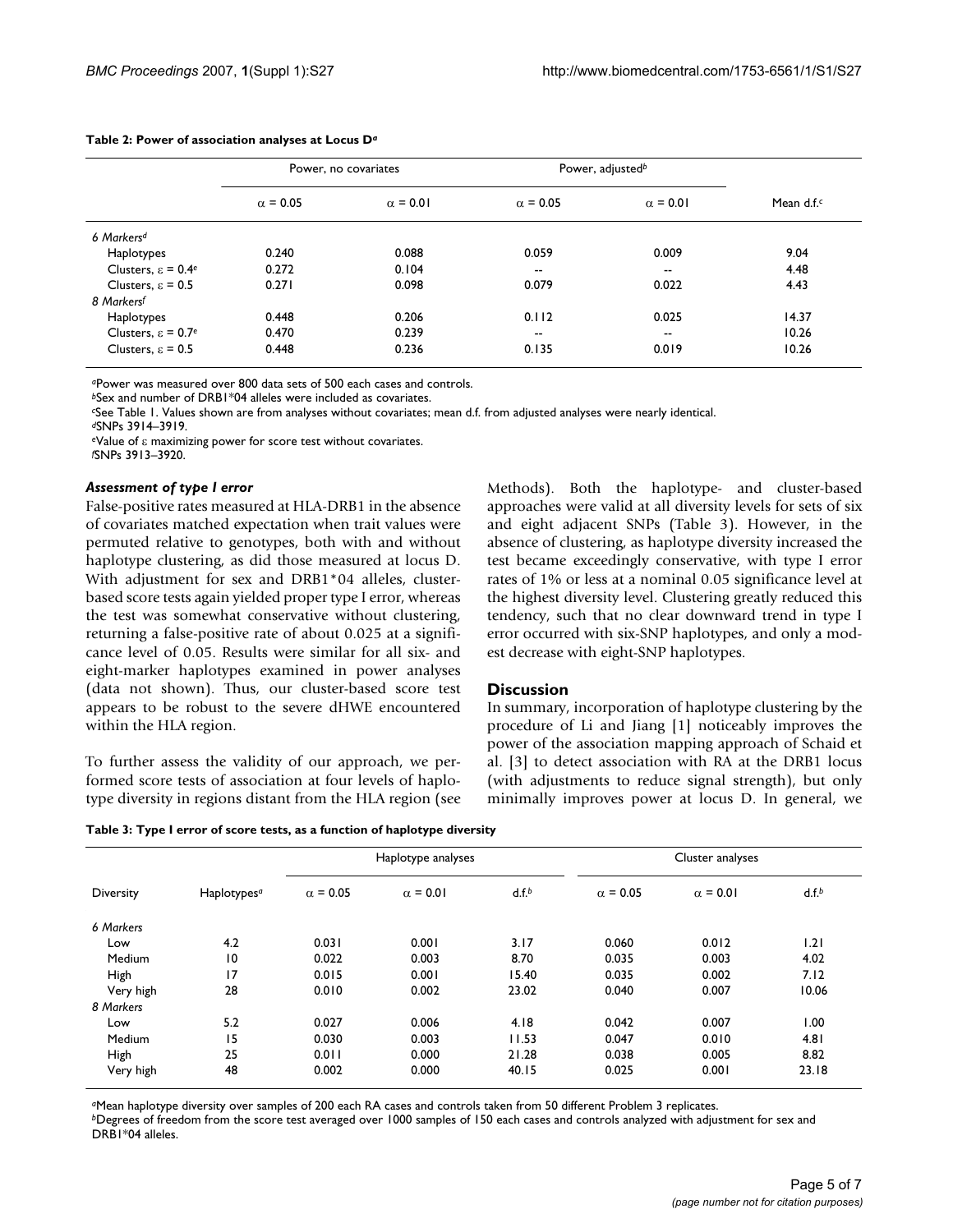expect clustering, in the presence of allelic heterogeneity, to improve performance of the score test and to enhance our ability to identify causative variants. Clustering also promises to increase power of the test in regions with extensive haplotype diversity by grouping rare haplotypes and thus reducing the degrees of freedom of the score test. However, because the Problem 3 data were not simulated under a coalescent model incorporating independent disease-causing mutations at DRB1, we could not directly test these hypotheses. Similarly, haplotype analysis would not necessarily be expected to improve upon single-SNP association methods given data simulated in this manner, especially at a trait locus as overwhelmingly influential as DRB1. Indeed, at least two other GAW15 studies did not obtain more significant results from haplotype analysis than with single-locus approaches [15,16].

Comparisons of the two approaches at these loci suggest guidelines for selecting operating parameters for Hap-Miner. Although performance was optimized at several values of ε, setting ε to 0.5 provided near-optimal results in all situations. The choice of *MinPts* affected performance very little at the relatively large range of ε displayed here. At small values of ε, however, *MinPts* may significantly affect the degree of clustering (data not shown). Limiting the extent of clustering by setting  $p_{\min}$  relatively small prevents "overclustering," in which haplotypes not recently diverged are grouped together, but also reduces the potential advantage of clustering. In practice, a reduction in power on clustering haplotypes is indicative of overclustering (data not shown; RPI, unpublished results). The Shannon information criterion employed by Tzeng et al. [13,17] for determining "core" haplotypes may also prove useful for limiting clustering of common haplotypes by the HapMiner algorithm. This method differs from that of Tzeng et al. [13] in that clustering is based on the distance metric rather than on an evolutionary model. In addition, less common haplotypes are not necessarily grouped with the most common ones, allowing widely diverged haplotypes to remain distinct.

Our work provides evidence that the GLM framework for association mapping is robust to severe departures from HWE under the null model. However, the GLM approach appears to be sensitive to adjustment with a covariate that is very tightly correlated with the trait, in that it may lose power in the presence of more extensive haplotype diversity, although clustering decreased this sensitivity, most likely by reducing the number of coefficients. It is possible that removing the multiplicative effect of HLA-DRB1\*04 alleles on the odds of RA also extracted most of the trait information, perhaps changing the null distribution of the score statistic.

The apparent association at locus D appears to be largely due to HLA-DRB1 and locus C. The Problem 3 data appear to be unusual in that one locus exerts such a strong effect on the disease of interest that association is clearly discernible from a distance of over 5 cM. It is not surprising that our ability to detect locus D was marginal. The association study design is predicated on the "common disease-common variant" hypothesis [18], which posits that complex disease is characterized by small disease-locus effects for ancient, common alleles, and rampant locus heterogeneity. Locus D, on the other hand, has a very low disease allele frequency (0.008), and although the increase in risk is large with each disease allele, not enough susceptible genotypes were available in the case population to detect it.

#### **Competing interests**

The author(s) declare that they have no competing interests.

#### **Acknowledgements**

We thank Dan Baechle for his programming expertise. This work was supported in part by NIH grant HL07567. JL is supported in part by NIH/NLM grant 008911 and a startup fund from Case Western Reserve University. Some of the results in this paper were obtained using the program package S.A.G.E., which is supported by a U.S. Public Health Service Resource Grant (RR03655) from the National Center for Research Resources.

This article has been published as part of *BMC Proceedings* Volume 1 Supplement 1, 2007: Genetic Analysis Workshop 15: Gene Expression Analysis and Approaches to Detecting Multiple Functional Loci. The full contents of the supplement are available online at [http://www.biomedcentral.com/](http://www.biomedcentral.com/1753-6561/1?issue=S1) [1753-6561/1?issue=S1.](http://www.biomedcentral.com/1753-6561/1?issue=S1)

#### **References**

- 1. Li J, Jiang T: **[Haplotype-based linkage disequilibrium mapping](http://www.ncbi.nlm.nih.gov/entrez/query.fcgi?cmd=Retrieve&db=PubMed&dopt=Abstract&list_uids=16249262) [via direct data mining.](http://www.ncbi.nlm.nih.gov/entrez/query.fcgi?cmd=Retrieve&db=PubMed&dopt=Abstract&list_uids=16249262)** *Bioinformatics* 2005, **21:**4384-4393.
- 2. Schaid DJ: **[Evaluating associations of haplotypes with traits.](http://www.ncbi.nlm.nih.gov/entrez/query.fcgi?cmd=Retrieve&db=PubMed&dopt=Abstract&list_uids=15543638)** *Genet Epidemiol* 2004, **27:**348-364.
- 3. Schaid DJ, Rowland CM, Tines DE, Jacobson RM, Poland GA: **[Score](http://www.ncbi.nlm.nih.gov/entrez/query.fcgi?cmd=Retrieve&db=PubMed&dopt=Abstract&list_uids=11791212) [tests for association between traits and haplotypes when](http://www.ncbi.nlm.nih.gov/entrez/query.fcgi?cmd=Retrieve&db=PubMed&dopt=Abstract&list_uids=11791212) [linkage phase is ambiguous.](http://www.ncbi.nlm.nih.gov/entrez/query.fcgi?cmd=Retrieve&db=PubMed&dopt=Abstract&list_uids=11791212)** *Am J Hum Genet* 2002, **70:**425-434.
- 4. Newton JL, Harney SMJ, Wordsworth BP, Brown MA: **[A review of](http://www.ncbi.nlm.nih.gov/entrez/query.fcgi?cmd=Retrieve&db=PubMed&dopt=Abstract&list_uids=14749714) [the MHC genetics of rheumatoid arthritis.](http://www.ncbi.nlm.nih.gov/entrez/query.fcgi?cmd=Retrieve&db=PubMed&dopt=Abstract&list_uids=14749714)** *Genes Immun* 2004, **5:**151-157.
- 5. Satten GA, Epstein MP: **[Comparison of prospective and retro](http://www.ncbi.nlm.nih.gov/entrez/query.fcgi?cmd=Retrieve&db=PubMed&dopt=Abstract&list_uids=15372619)[spective methods for haplotype inference in case-control](http://www.ncbi.nlm.nih.gov/entrez/query.fcgi?cmd=Retrieve&db=PubMed&dopt=Abstract&list_uids=15372619) [studies.](http://www.ncbi.nlm.nih.gov/entrez/query.fcgi?cmd=Retrieve&db=PubMed&dopt=Abstract&list_uids=15372619)** *Genet Epidemiol* 2004, **27:**192-201.
- 6. Sebastiani P, Lazarus R, Weiss ST, Kunkel LM, Kohane IS, Ramoni MF: **[Minimal haplotype tagging.](http://www.ncbi.nlm.nih.gov/entrez/query.fcgi?cmd=Retrieve&db=PubMed&dopt=Abstract&list_uids=12900503)** *Proc Natl Acad Sci USA* 2003, **100:**9900-9905.
- 7. Barrett JC, Fry B, Maller J, Daly MJ: **[Haploview: analysis and visu](http://www.ncbi.nlm.nih.gov/entrez/query.fcgi?cmd=Retrieve&db=PubMed&dopt=Abstract&list_uids=15297300)[alization of LD and haplotype maps.](http://www.ncbi.nlm.nih.gov/entrez/query.fcgi?cmd=Retrieve&db=PubMed&dopt=Abstract&list_uids=15297300)** *Bioinformatics* 2005, **21:**263-265.
- 8. **Statistical Analysis for Genetic Epidemiology, version 5.2** [[http://darwin.cwru.edu/sage/\]](http://darwin.cwru.edu/sage/)
- 9. Laird NM: **[Implementing a unified approach to family-based](http://www.ncbi.nlm.nih.gov/entrez/query.fcgi?cmd=Retrieve&db=PubMed&dopt=Abstract&list_uids=11055368) [tests of association.](http://www.ncbi.nlm.nih.gov/entrez/query.fcgi?cmd=Retrieve&db=PubMed&dopt=Abstract&list_uids=11055368)** *Genet Epidemiol* 2000, **19(Suppl 1):**S36-S42.
- 10. Rabinowitz D, Laird N: **[A unified approach to adjusting associa](http://www.ncbi.nlm.nih.gov/entrez/query.fcgi?cmd=Retrieve&db=PubMed&dopt=Abstract&list_uids=10782012)[tion tests for population admixture with arbitrary pedigree](http://www.ncbi.nlm.nih.gov/entrez/query.fcgi?cmd=Retrieve&db=PubMed&dopt=Abstract&list_uids=10782012) [structure and arbitrary missing marker information.](http://www.ncbi.nlm.nih.gov/entrez/query.fcgi?cmd=Retrieve&db=PubMed&dopt=Abstract&list_uids=10782012)** *Hum Hered* 2000, **50:**211-223.
- 11. Tzeng J-Y, Devlin B, Wasserman L, Roeder K: **[On the identification](http://www.ncbi.nlm.nih.gov/entrez/query.fcgi?cmd=Retrieve&db=PubMed&dopt=Abstract&list_uids=12610778) [of disease mutations by the analysis of haplotype similarity](http://www.ncbi.nlm.nih.gov/entrez/query.fcgi?cmd=Retrieve&db=PubMed&dopt=Abstract&list_uids=12610778) [and goodness of fit.](http://www.ncbi.nlm.nih.gov/entrez/query.fcgi?cmd=Retrieve&db=PubMed&dopt=Abstract&list_uids=12610778)** *Am J Hum Genet* 2003, **72:**891-902.